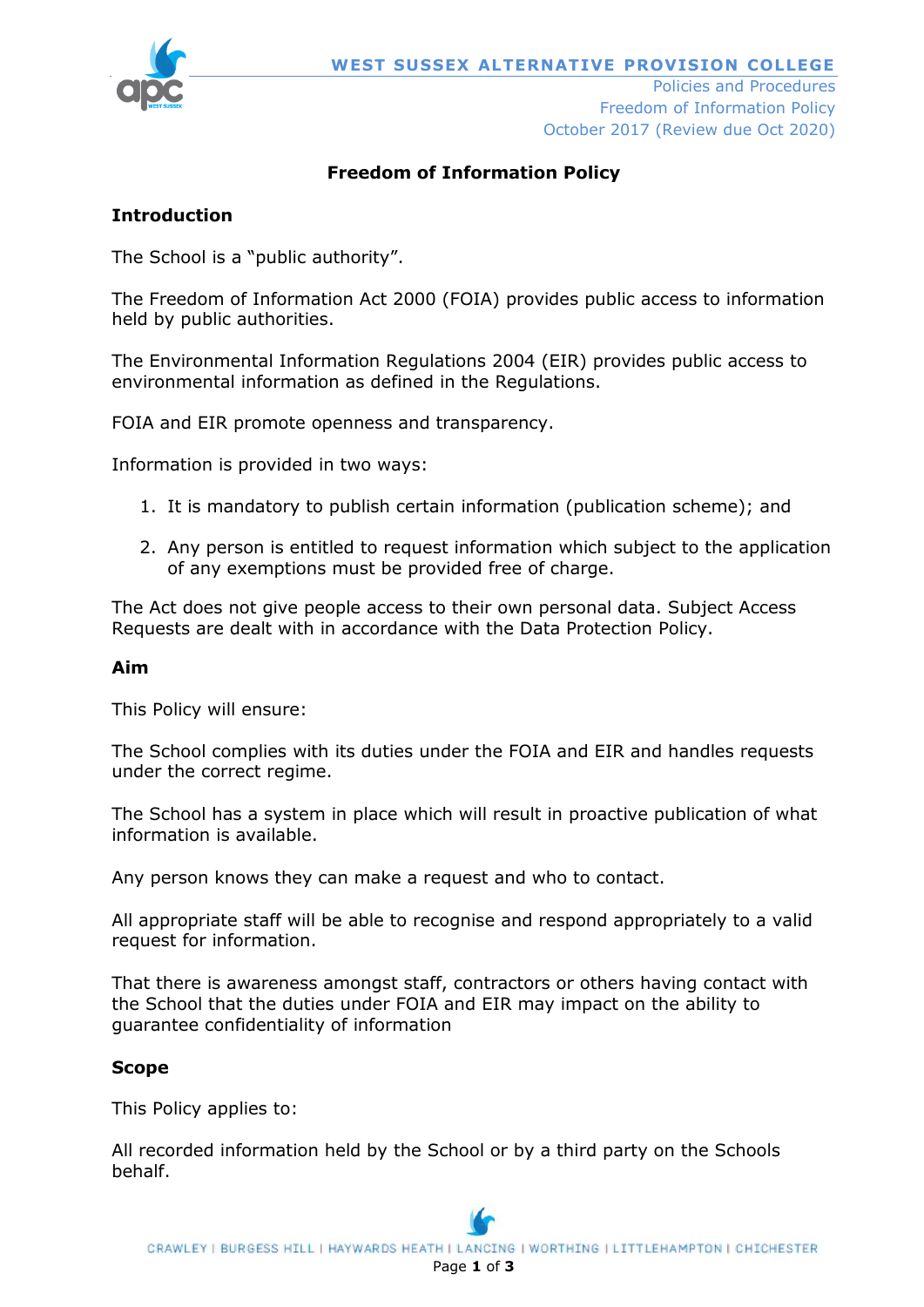

Recorded information includes printed documents, computer files, letters, emails, photographs, and sound or video recordings.

### **Roles and Responsibilities**

The Governing Body of the School has overall responsibility for ensuring compliance with the Freedom of Information Act. The Headteacher has day to day responsibility for FOI /EIR compliance and the Business Manager is the point of contact for enquiries.

All staff will be trained on recognising a request for information

A designated member of staff is responsible for handling request for information. Requests should be made to the school's Data Protection Officer.

### **Publication Scheme**

The School has adopted the Model Publication Scheme for Schools as approved by the Information Commissioner.

#### **Requests Handling**

The School will ensure that:

- **A** Advice and assistance is provided to the requestor if required.
- **F** Responses will be provided promptly and within the statutory time limit of 20 School days. A 'School' day will be any day on which there is a session and the pupils are in attendance. In the alternative the School will respond within 60 working days if that is shorter.
- Information will only be withheld in accordance with the exemptions specified by legislation. The reasons for applying the exemption will be provided to the requester.
- **■** Care will be taken to ensure that personal data is not unlawfully disclosed in response to a request for information made under FOIA or EIR.
- **Information provided to the School from third parties may be the subject of a** request for information. In considering whether exemptions apply, the School will seek to consult with the third party but the legal responsibility for deciding whether or not the information should be released rests with the School.
- **Any requests for internal reviews will be dealt with in accordance with the** Schools Complaint Policy and will be responded to within twenty school days as recommended by the Information Commissioner.